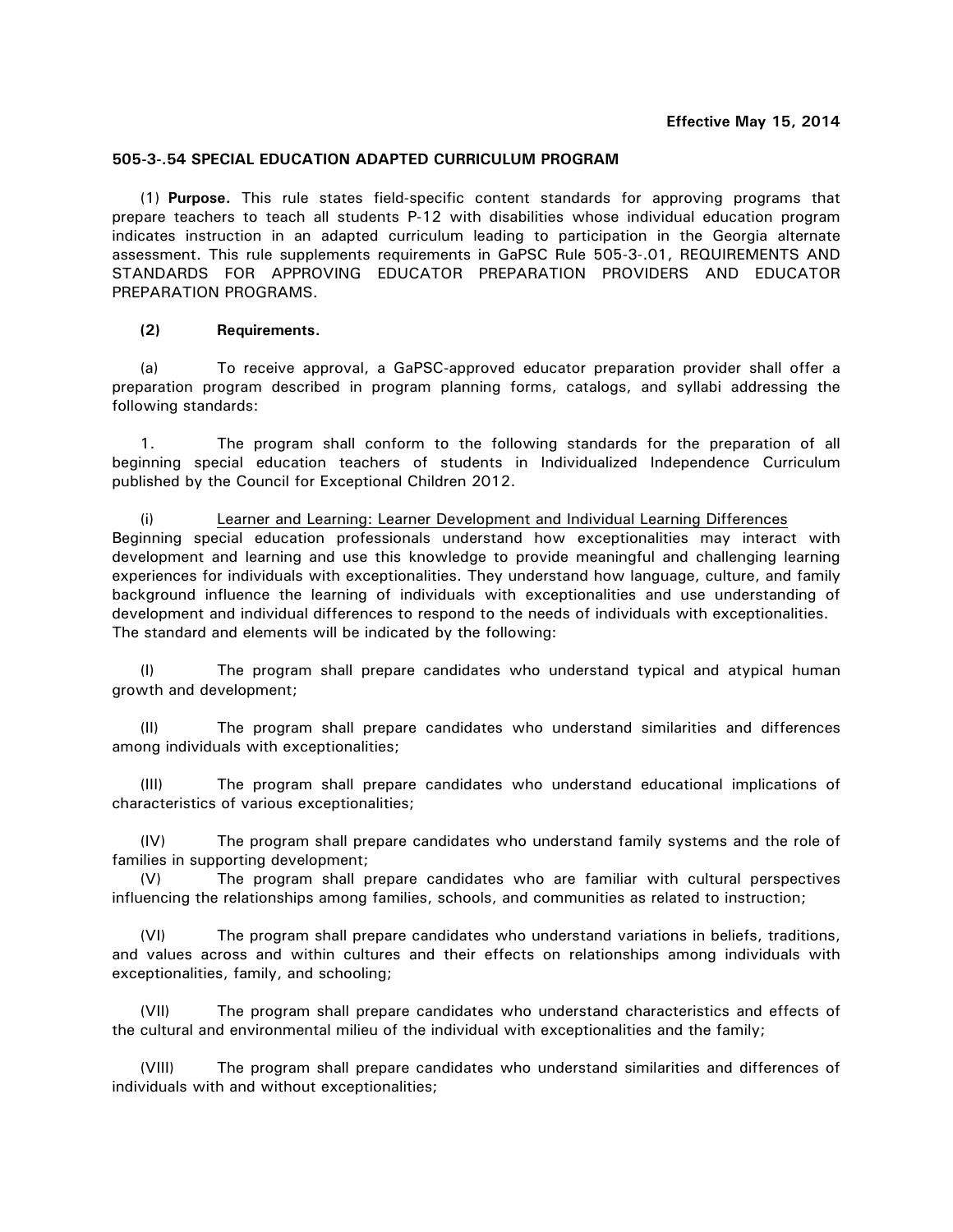(IX) The program shall prepare candidates who understand effects of various medications on individuals with exceptionalities;

(X) The program shall prepare candidates who understand the effects an exceptional condition(s) can have on an individual's life;

(XI) The program shall prepare candidates who understand the impact of individuals with exceptionalities' academic and social abilities, attitudes, interests, and values on instruction and career development;

(XII) The program shall prepare candidates who can demonstrate differing ways of learning of individuals with exceptionalities, including those from culturally diverse backgrounds, and strategies for addressing these differences;

(XIII) The program shall prepare candidates who can demonstrate the effects of cultural and linguistic differences on growth and development;

(XIV) The program shall prepare candidates who understand the characteristics of one's own culture and use of language and the ways in which these can differ from other cultures and uses of languages;

(XV) The program shall prepare candidates who understand ways of behaving and communicating among cultures that can lead to misinterpretation and misunderstanding;

(XVI) The program shall prepare candidates who understand etiology and diagnosis related to various theoretical approaches;

(XVII) The program shall prepare candidates who understand the impact of sensory impairments and physical and health exceptionalities on individuals, families, and society;

(XVIII) The program shall prepare candidates who understand etiologies and medical aspects of conditions affecting individuals with exceptionalities;

(XIX) The program shall prepare candidates who understand psychological and socialemotional characteristics of individuals with exceptionalities;

(XX) The program shall prepare candidates who understand types and transmission routes of infectious disease;

(XXI) The program shall prepare candidates who understand complications and implications of medical support services;

(XXII) The program shall prepare candidates who understand the impact of exceptionalities on auditory and information processing skills;

(XXIII) The program shall prepare candidates who understand the impact of multiple disabilities on behavior;

(XXIV) The program shall prepare candidates who understand the impact of language development and listening comprehension on academic and non-academic learning of individuals with exceptionalities; and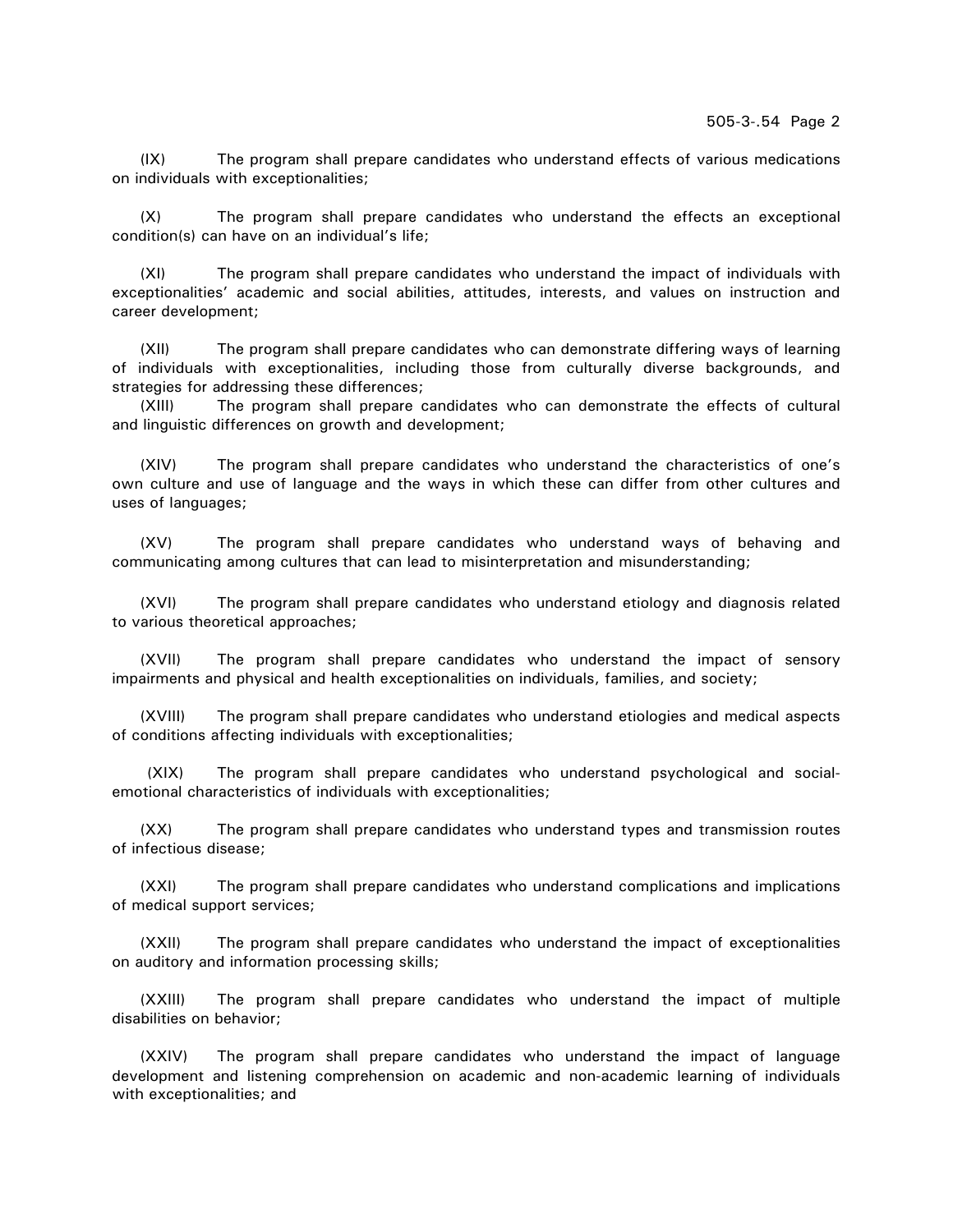(XXV) The program shall prepare candidates who understand the communication and social interaction alternatives for individuals who are nonspeaking.

### (ii) Learning Environments

Beginning special education professionals create safe, inclusive, culturally responsive learning environments so that individuals with exceptionalities become active and effective learners and develop emotional well-being, positive social interactions, and self-determination. They collaborate with general educators and other colleagues to create safe, inclusive, culturally responsive learning environments to engage individuals with exceptionalities in meaningful learning activities and social interactions. Beginning special education professionals use motivational and instructional interventions to teach individuals with exceptionalities how to adapt to different environments. They know how to intervene safely and appropriately with individuals with exceptionalities. The standard and elements will be indicated by the following:

(I) The program shall prepare candidates who understand the demands of learning environments;

(II) The program shall prepare candidates who understand basic classroom management theories and strategies for individuals with exceptionalities;

(III) The program shall prepare candidates who understand effective management of teaching and learning;

(IV) The program shall prepare candidates who understand teacher attitudes and behaviors that influence behavior of individuals with exceptionalities;

(V) The program shall prepare candidates who understand social skills needed for educational and other environments;

(VI) The program shall prepare candidates who are aware of strategies for crisis prevention and intervention;

(VII) The program shall prepare candidates who are aware of strategies for preparing individuals to live harmoniously and productively in a culturally diverse world;

(VIII) The program shall prepare candidates who understand ways to create learning environments that allow individuals to retain and appreciate their own and each other's respective language and cultural heritage;

(IX) The program shall prepare candidates who understand ways cultures are negatively stereotyped;

(X) The program shall prepare candidates who understand strategies used by diverse populations to cope with a legacy of former and continuing racism;

(XI) The program shall prepare candidates who understand specialized health care interventions for individuals with physical and health exceptionalities in educational settings;

(XII) The program shall prepare candidates who understand barriers to accessibility and acceptance of individuals with exceptionalities;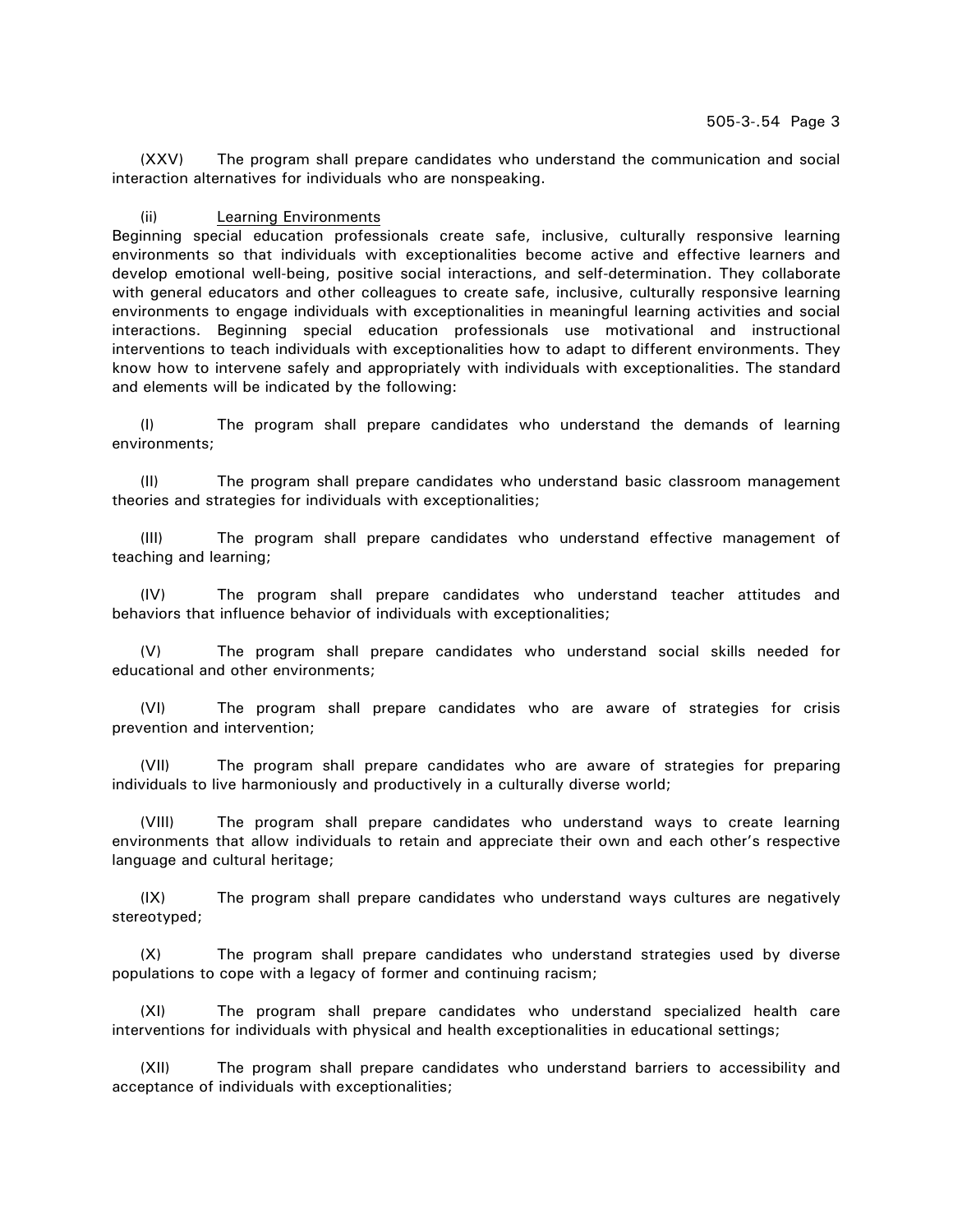(XIII) The program shall prepare candidates who understand adaptation of the physical environment to provide optimal learning opportunities for individuals with exceptionalities;

(XIV) The program shall prepare candidates who understand methods for ensuring individual academic success in one-to-one, small-group and large-group settings;

(XV) The program shall prepare candidates who understand the advantages and disadvantages of placement options and programs on the continuum of services for individuals with exceptionalities;

(XVI) The program shall prepare candidates who create a safe, equitable, positive, and supportive learning environment in which diversities are valued;

(XVII) The program shall prepare candidates who identify realistic expectations for personal and social behavior in various settings;

(XVIII) The program shall prepare candidates who identify supports needed for integration into various program placements;

(XIX) The program shall prepare candidates who design learning environments that encourage active participation in individual and group activities;

(XX) The program shall prepare candidates who modify the learning environment to manage behaviors;

(XXI) The program shall prepare candidates who use performance data and information from all stakeholders to make or suggest modifications in learning environments;

(XXII) The program shall prepare candidates who establish and maintain rapport with individuals with and without exceptionalities;

(XXIII) The program shall prepare candidates who teach self-advocacy;

(XXIV) The program shall prepare candidates who create an environment that encourages self-advocacy and increased independence;

(XXV) The program shall prepare candidates who use effective and varied behavior management strategies;

(XXVI) The program shall prepare candidates who use the least intensive behavior management strategy consistent with the needs of the individual with exceptionalities;

(XXVII) The program shall prepare candidates who design and manage daily routines;

(XXVIII) The program shall prepare candidates who organize, develop, and sustain learning environments that support positive intra-cultural and intercultural experiences;

(XXIX) The program shall prepare candidates who mediate controversial intercultural issues among individuals with exceptionalities within the learning environment in ways that enhance any culture, group, or person;

(XXX) The program shall prepare candidates who structure, direct, and support the activities of Para-educators, volunteers, and tutors;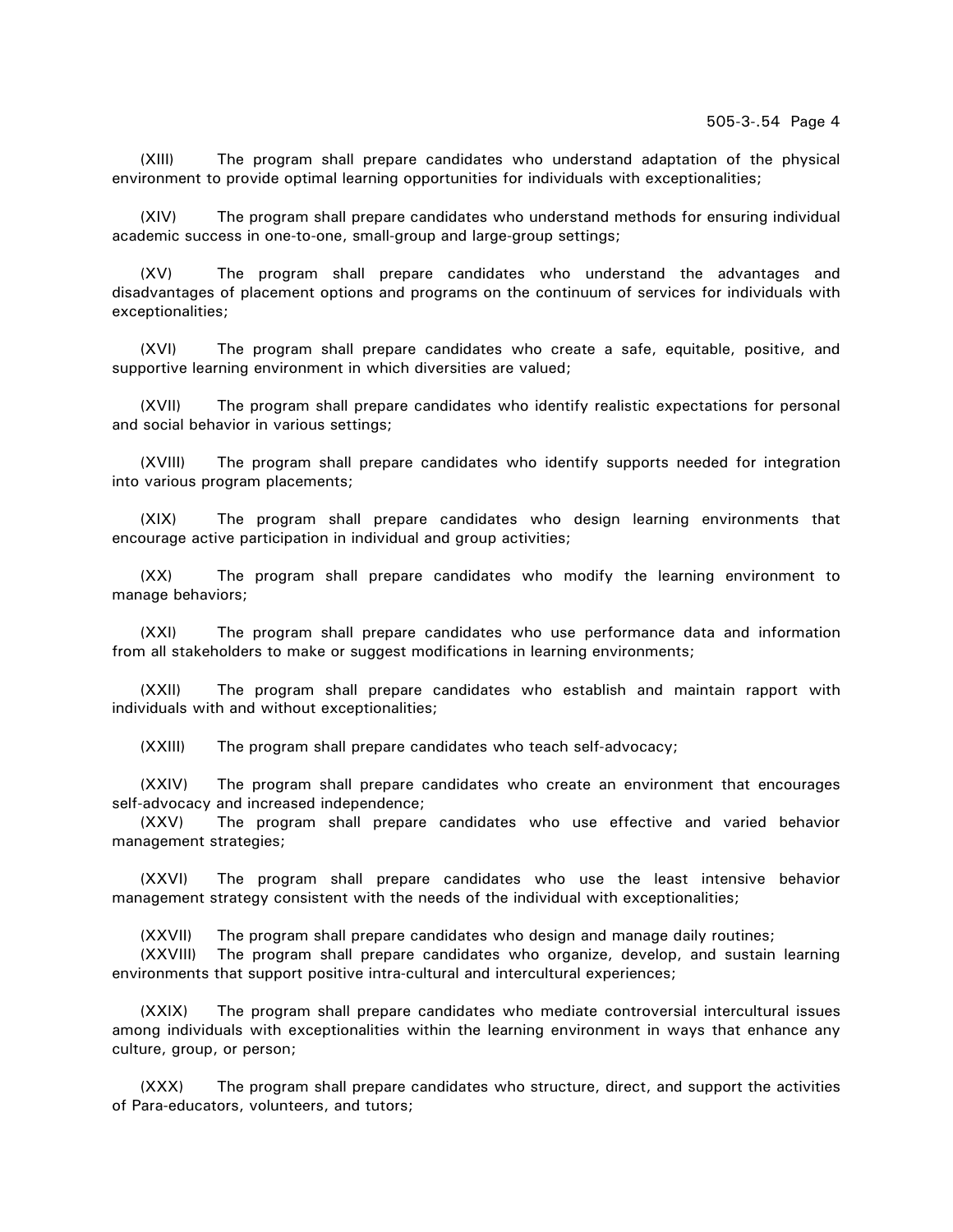(XXXI) The program shall prepare candidates who use universal precautions;

(XXXII) The program shall prepare candidates who provide instruction in community-based settings;

(XXXIII) The program shall prepare candidates who use and maintain assistive technologies;

(XXXIV) The program shall prepare candidates who structure the educational environment to provide optimal learning opportunities for individuals with exceptionalities;

(XXXV) The program shall prepare candidates who plan instruction in a variety of educational settings;

(XXXVI) The program shall prepare candidates who teach individuals with exceptionalities to give and receive meaningful feedback from peers and adults;

(XXXVII) The program shall prepare candidates who design learning environments that are multisensory and that facilitate active participation, self-advocacy, and independence of individuals with exceptionalities in a variety of group and individual learning activities;

(XXXVIII) The program shall prepare candidates who use techniques of physical positioning and management of individuals with exceptionalities to ensure participation in academic and social environments;

(XXXIX) The program shall prepare candidates who demonstrate appropriate body mechanics to ensure student and teacher safety in transfer, lifting positioning and seating;

(XL) The program shall prepare candidates who use positioning techniques that decrease inappropriate tone and facilitate appropriate postural reactions to enhance participation;

(XLI) The program shall prepare candidates who use skills in problem-solving and conflict resolution;

(XLII) The program shall prepare candidates who design and implement sensory stimulation programs; and

(XLIII) The program shall prepare candidates who plan instruction for independent functional life skills relevant to the community, personal living, sexuality and employment.

## (iii) Curricular Content Knowledge

Beginning special education professionals use knowledge of general and specialized curricula to individualize learning for individuals with exceptionalities. They understand the central concepts, structures of the discipline and tools of inquiry of the content areas they teach and can organize this knowledge, integrate cross-disciplinary skills and develop meaningful learning progressions for individuals with exceptionalities. Beginning special education professionals understand and use general and specialized content knowledge for teaching across curricular content areas to individualize learning for individuals with exceptionalities and can modify general and specialized curricula to make them accessible to individuals with exceptionalities. The standard and elements will be indicated by the following:

(I) The program shall prepare candidates who understand theories and research that form the basis of curriculum development and instructional practices;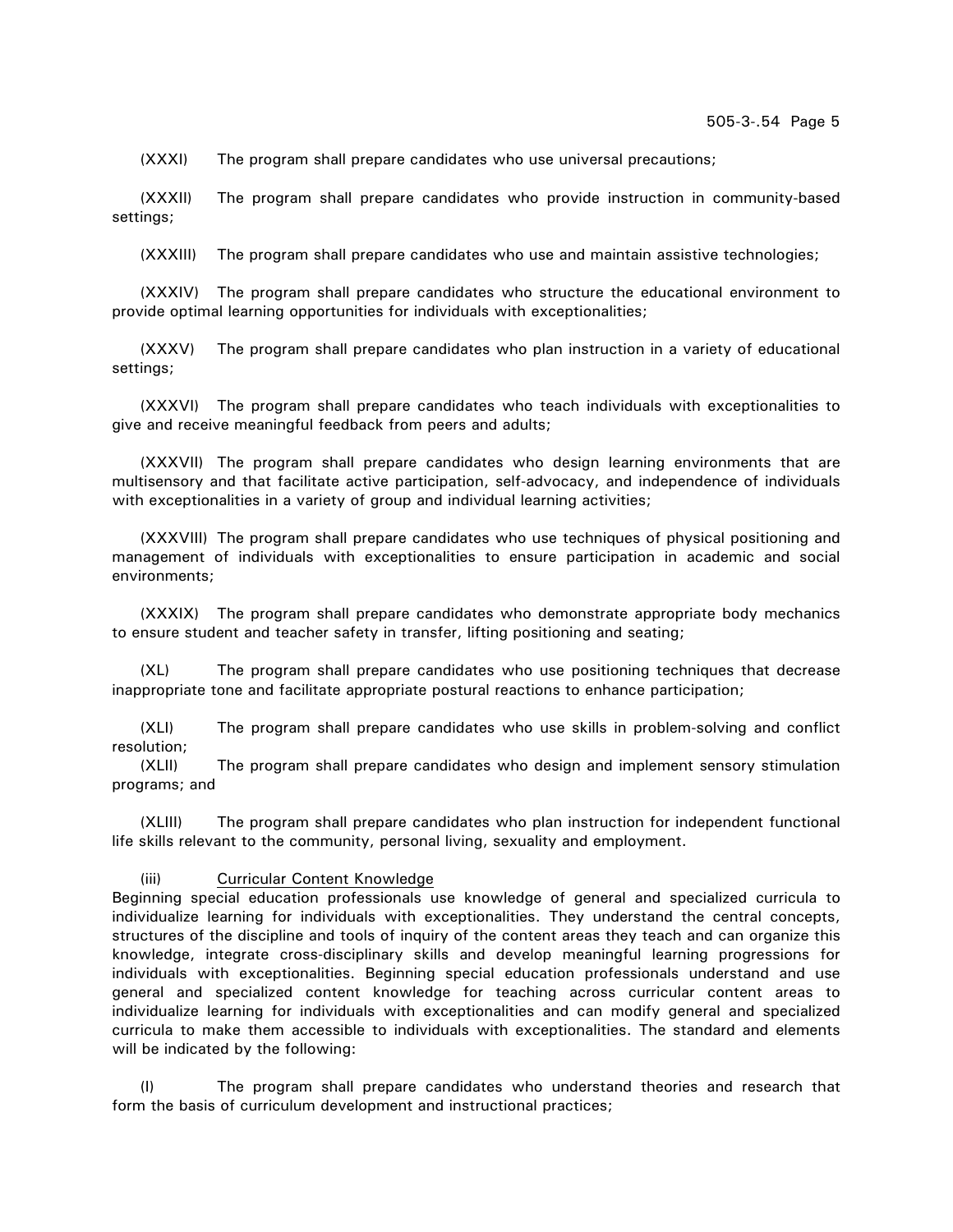(II) The program shall prepare candidates who understand scope and sequences of general and special curricula;

(III) The program shall prepare candidates who understand national, state or provincial, and local curricula standards;

(IV) The program shall prepare candidates who understand technology for planning and managing the teaching and learning environment;

(V) The program shall prepare candidates who identify and prioritize areas of the general curriculum and accommodations for individuals with exceptionalities; and

(VI) The program shall prepare candidates who integrate affective, social, and life skills with academic curricula.

### (iv) Assessment

Beginning special education professionals use multiple methods of assessment and data-sources in making educational decisions. They select and use technically sound formal and informal assessments that minimize bias and use knowledge of measurement principles and practices to interpret assessment results and guide educational decisions for individuals with exceptionalities. Beginning special education professionals in collaboration with colleagues and families use multiple types of assessment information in making decisions about individuals with exceptionalities. They engage individuals with exceptionalities to work toward quality learning and performance and provide feedback to guide them. The standard and elements will be indicated by the following:

(I) The program shall prepare candidates who understand basic terminology used in assessment;

(II) The program shall prepare candidates who understand legal provisions and ethical principles regarding assessment of individuals;

(III) The program shall prepare candidates who understand screening, pre-referral, referral, and classification procedures;

(IV) The program shall prepare candidates who understand the use and limitations of assessment instruments;

(V) The program shall prepare candidates who understand national, state or provincial, and local accommodations and modifications;

(VI) The program shall prepare candidates who understand specialized terminology used in the assessment of individuals with exceptionalities;

(VII) The program shall prepare candidates who understand laws and policies regarding referral and placement procedures for individuals with exceptionalities;

(VIII) The program shall prepare candidates who understand the types and importance of information concerning individuals with exceptionalities available from families and public agencies;

(IX) The program shall prepare candidates who gather relevant background information;

(X) The program shall prepare candidates who administer nonbiased formal and informal assessments;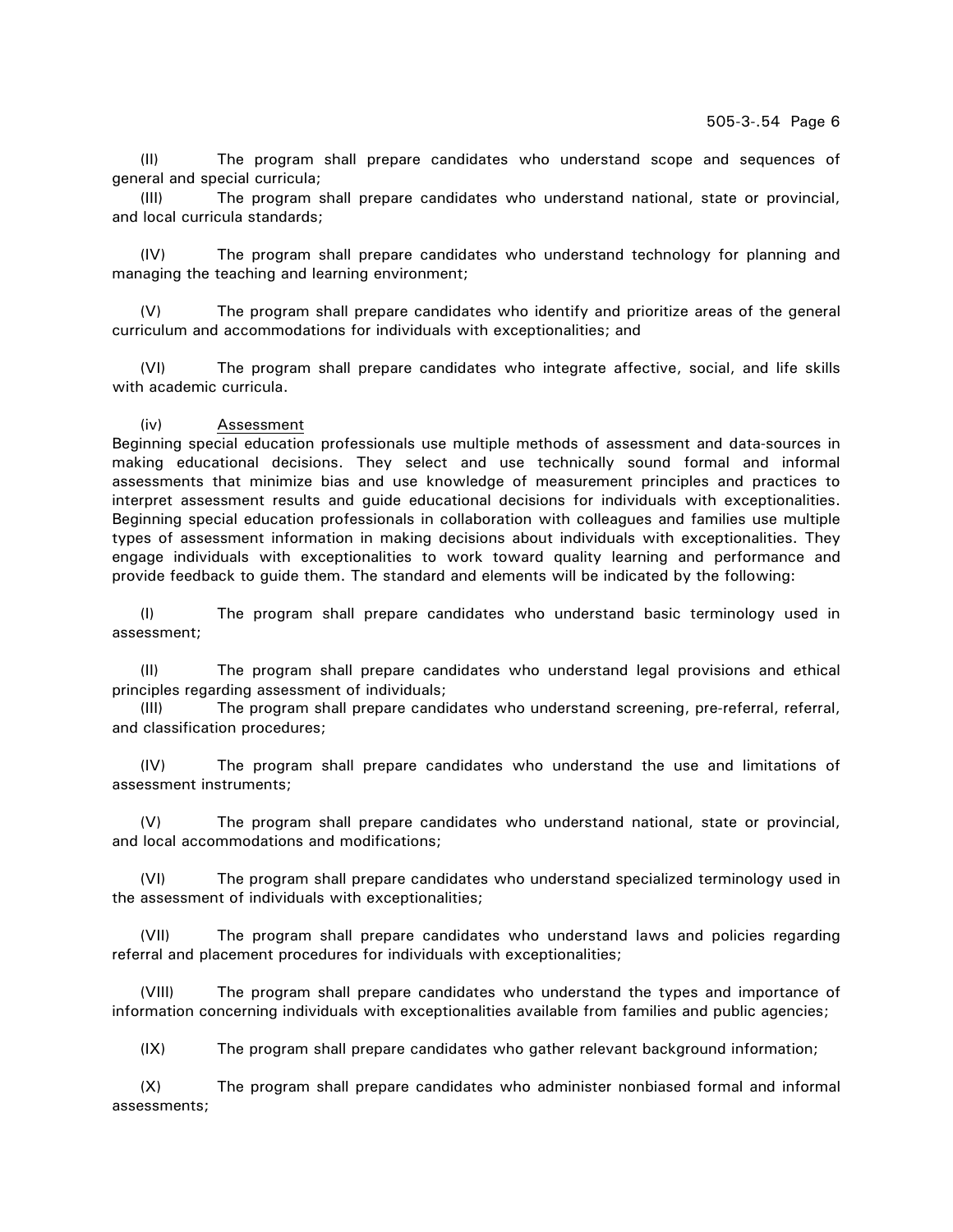(XI) The program shall prepare candidates who use technology to conduct assessments;

(XII) The program shall prepare candidates who develop or modify individualized assessment strategies;

(XIII) The program shall prepare candidates who interpret information from formal and informal assessments;

(XIV) The program shall prepare candidates who use assessment information in making eligibility, program and placement decisions for individuals with exceptionalities, including those from culturally and/or linguistically diverse backgrounds;

(XV) The program shall prepare candidates who report assessment results to all stakeholders using effective communication skills;

(XVI) The program shall prepare candidates who evaluate instruction and monitor progress of individuals with exceptionalities;

(XVII) The program shall prepare candidates who create and maintain records;

(XVIII) The program shall prepare candidates who implement procedures for assessing and reporting both appropriate and problematic social behaviors of individuals with exceptionalities;

(XIX) The program shall prepare candidates who use exceptionality-specific assessment instruments with individuals with exceptionalities;

(XX) The program shall prepare candidates who select, adapt and modify assessments to accommodate the unique abilities and needs of individuals with exceptionalities;

(XXI) The program shall prepare candidates who develop and use a technology plan based on adaptive technology and assessment;

(XXII) The program shall prepare candidates who assess reliable methods of response of individuals who lack typical communication and performance abilities; and

(XXIII) The program shall prepare candidates who monitor intragroup behavior changes across subjects and activities.

## (v) Instructional Planning and Strategies

Beginning special education professionals select, adapt, and use a repertoire of evidence-based instructional strategies to advance learning of individuals with exceptionalities. They consider an individual's abilities, interests, learning environments, and cultural and linguistic factors in the selection, development, and adaptation of learning experiences for individuals with exceptionalities. Beginning special education professionals use technologies to support instructional assessment, planning, and delivery for individuals with exceptionalities. They are familiar with augmentative and alternative communication systems and a variety of assistive technologies to support the communication and learning of individuals with exceptionalities. They use strategies to enhance language development and communication skills of individuals with exceptionalities, develop and implement a variety of education and transition plans for individuals with exceptionalities across a wide range of settings and different learning experiences in collaboration with individuals, families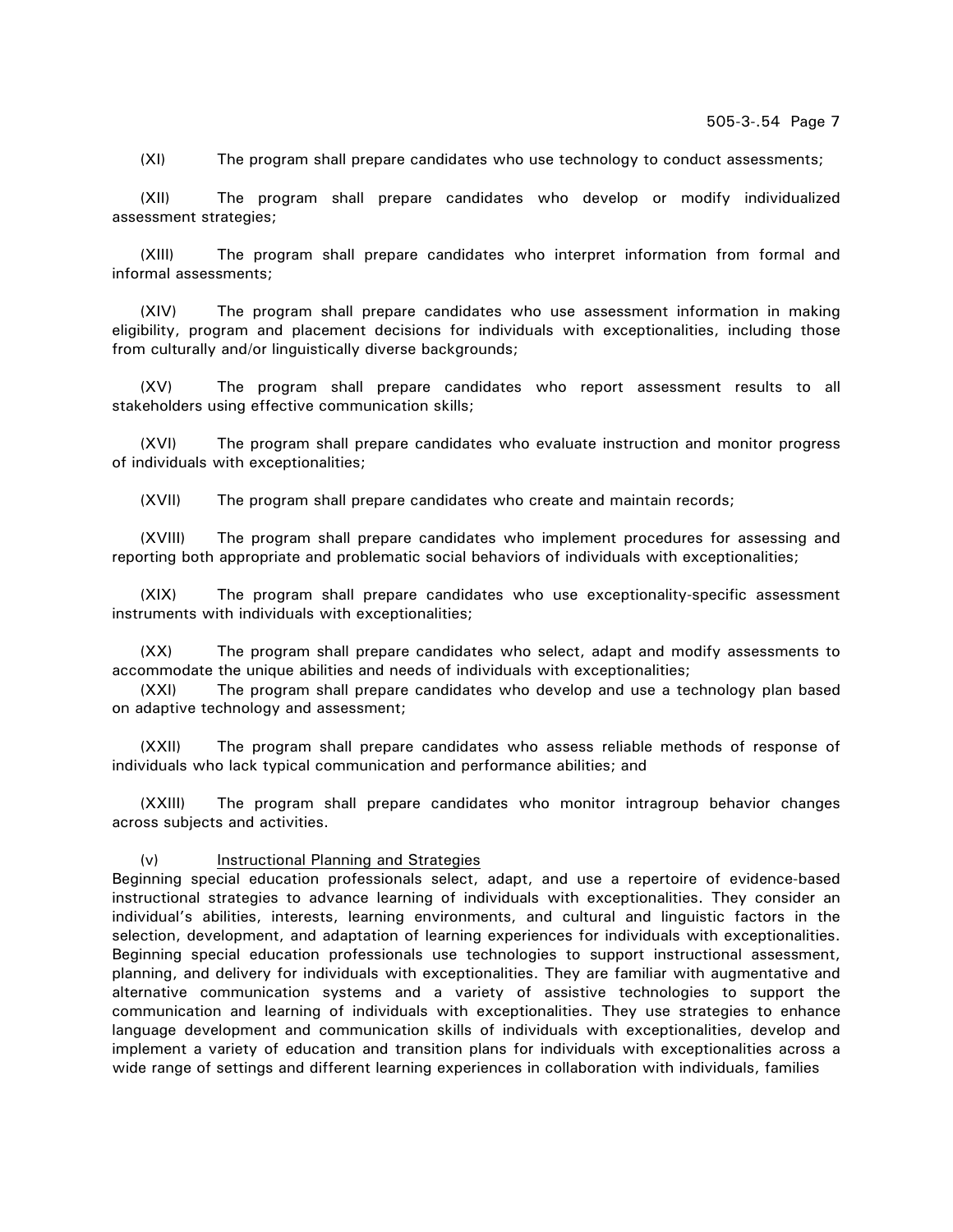and teams, and teach to mastery and promote generalization of learning. They teach crossdisciplinary knowledge and skills such as critical thinking and problem solving to individuals with exceptionalities. The standard and elements will be indicated by the following:

(I) The program shall prepare candidates who are aware of the roles and responsibilities of the Para-educator related to instruction, intervention, and direct service;

(II) The program shall prepare candidates who know and apply evidence-based practices validated for specific characteristics of learners and settings;

(III) The program shall prepare candidates who know augmentative and assistive communication strategies;

(IV) The program shall prepare candidates who are aware of sources of specialized materials, curricula, and resources for individuals with exceptionalities;

(V) The program shall prepare candidates who understand prevention and intervention strategies for individuals at-risk for a disability;

(VI) The program shall prepare candidates who demonstrate strategies for integrating student initiated learning experiences into ongoing instruction;

(VII) The program shall prepare candidates who can identify resources and techniques used to transition individuals with exceptionalities into and out of school and post school;

(VII) The program shall prepare candidates who model career, vocational, and transition programs for individuals with exceptionalities;

(IX) The program shall prepare candidates who develop and implement comprehensive, longitudinal individualized programs in collaboration with team members;

(X) The program shall prepare candidates who involve the individual and family in setting instructional goals and monitoring progress;

(XI) The program shall prepare candidates who use functional assessments to develop intervention plans;

(XII) The program shall prepare candidates who use task analysis;

(XIII) The program shall prepare candidates who sequence, implement, and evaluate individualized learning objectives;

(XIV) The program shall prepare candidates who develop and select instructional content, resources, and strategies that respond to cultural, linguistic, and gender differences;

(XV) The program shall prepare candidates who incorporate and implement instructional and assistive technology into the educational program;

(XVI) The program shall prepare candidates who prepare lesson plans;

(XVII) The program shall prepare candidates who prepare and organize materials to implement daily lesson plans;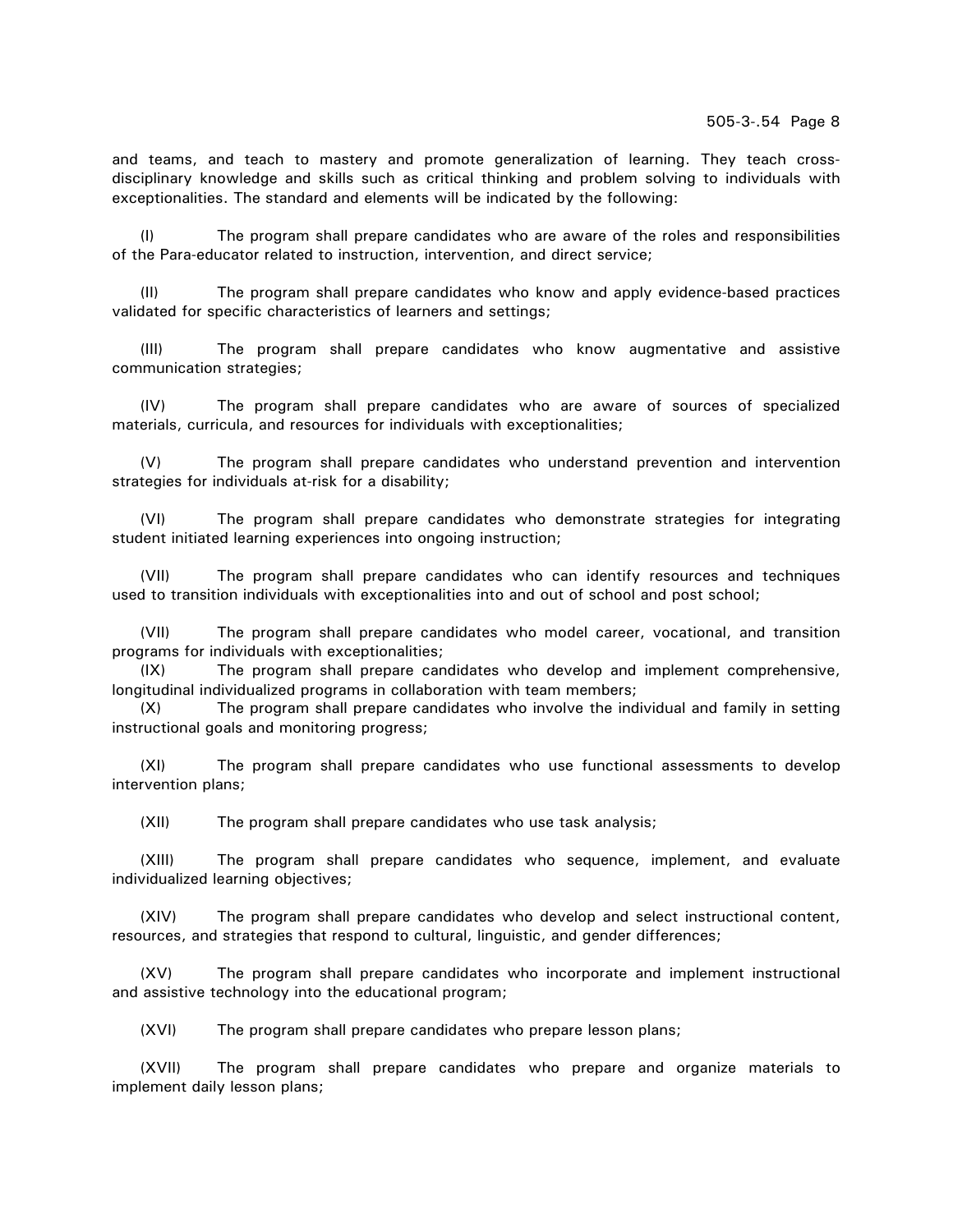(XVIII) The program shall prepare candidates who use instructional time effectively;

(XIX) The program shall prepare candidates who make adjustments to instruction based on continual observations;

(XX) The program shall prepare candidates who prepare individuals to exhibit selfenhancing behavior in response to societal attitudes and actions;

(XXI) The program shall prepare candidates who use strategies to facilitate integration into various settings;

(XXII) The program shall prepare candidates who teach individuals to use self-assessment, problem-solving, and other cognitive strategies to meet their needs;

(XXIII) The program shall prepare candidates who select, adapt, and use instructional strategies and materials according to characteristics of the individual with exceptionalities;

(XXIV) The program shall prepare candidates who use strategies to facilitate maintenance and generalization of skills across learning environments;

(XXV) The program shall prepare candidates who use procedures to increase the individual's self-awareness, self-management, self-control, self-reliance, and self-esteem;

(XXVI) The program shall prepare candidates who use strategies that promote successful transitions for individuals with exceptionalities;

(XXVII) The program shall prepare candidates who use strategies to support and enhance communication skills of individuals with exceptionalities;

(XXVIII) The program shall prepare candidates who use communication strategies and resources to facilitate understanding of subject matter for individuals with exceptionalities whose primary language is not the dominant language;

(XXIX) The program shall prepare candidates who modify instructional practices in response to ongoing assessment data;

(XXX) The program shall prepare candidates who can relate levels of support to the needs of the individual;

(XXXI) The program shall prepare candidates who use research-supported methods for academic and nonacademic instruction of individuals with exceptionalities;

(XXXII) The program shall prepare candidates who use appropriate adaptations and technology for all individuals with exceptionalities;

(XXXIII) The program shall prepare candidates who use a variety of non-aversive techniques to control targeted behavior and maintain attention of individuals with exceptionalities;

(XXXIV) The program shall prepare candidates who identify and teach basic structures and relationships within and across curricula;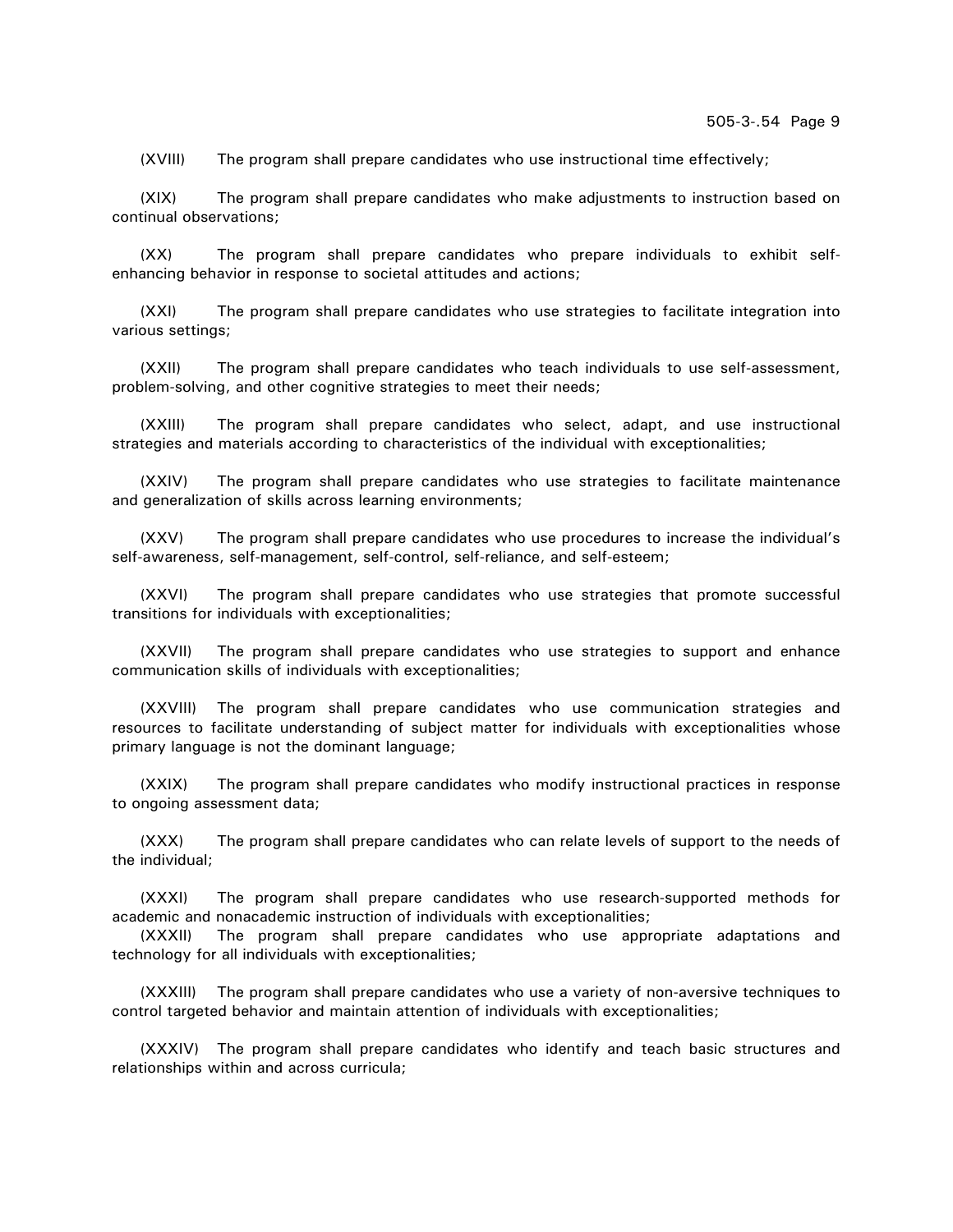(XXXV) The program shall prepare candidates who use instructional methods to strengthen and compensate for deficits in perception, comprehension, memory and retrieval;

(XXXVI) The program shall prepare candidates who use responses and errors to guide instructional decisions and provide feedback to learners;

(XXXVII) The program shall prepare candidates who teach individuals with exceptionalities to monitor for errors in oral and written language;

(XXXVIII) The program shall prepare candidates who teach methods and strategies for producing legible documents;

(XXXIX) The program shall prepare candidates who plan instruction on the use of alternative and augmentative communication systems;

(XL) The program shall prepare candidates who plan and implement individualized reinforcement systems and environmental modifications;

(XLI) The program shall prepare candidates who plan and implement age- and abilityappropriate instruction for individuals with exceptionalities;

(XLII) The program shall prepare candidates who select and plan for integration of related services into the instructional plan;

(XLIII) The program shall prepare candidates who can select, design and use medical materials and resources required to educate individuals whose exceptionalities interfere with communications;

(XLIV) The program shall prepare candidates who interpret sensory, mobility, reflex, and perceptual information to create or adapt appropriate learning plans;

(XLV) The program shall prepare candidates who design and implement instructional programs that address independent living and career education for individuals;

(XLVI) The program shall prepare candidates who design and implement curriculum and instructional strategies for medical self-management procedures; and

(XLVII) The program shall prepare candidates who design, implement, and evaluate instructional programs that enhance social participation across environments.

#### (vi) Professional Learning and Ethical Practice

Beginning special education professionals use foundational knowledge of the field and their professional Ethical Principles and Practice Standards to inform special education practice, to engage in lifelong learning and to advance the profession. They use Ethical Principles and Professional Practice Standards to guide their practice and understand how foundational knowledge and current issues influence professional practice. They understand that diversity is a part of families, cultures, and schools, and that complex human issues can interact with the delivery of special education services. Beginning special education professionals understand the significance of lifelong learning and participate in professional activities and learning communities. They advance the profession by engaging in activities such as advocacy and mentoring and provide guidance and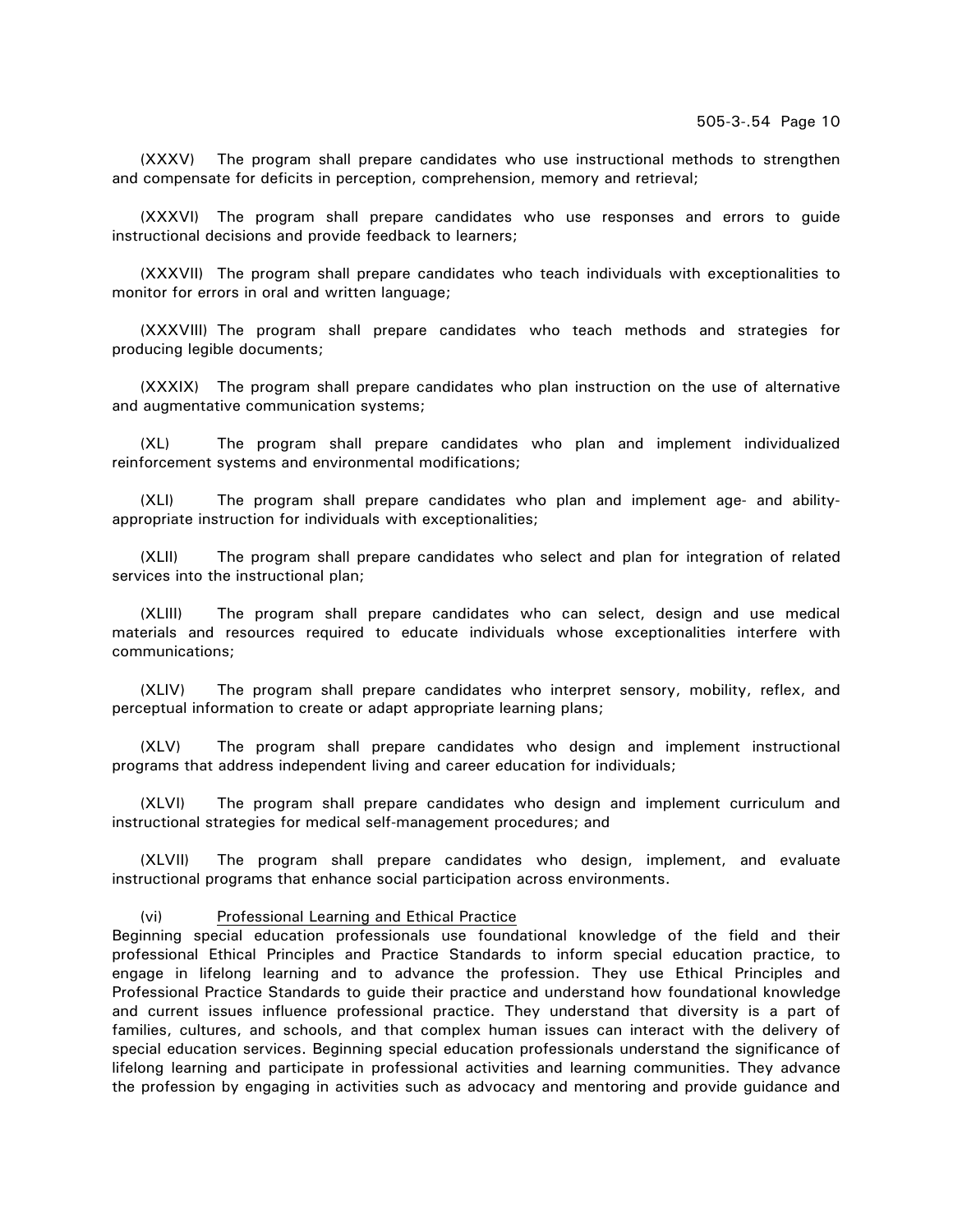direction to Para-educators, tutors, and volunteers. The standard and elements will be indicated by the following:

(I) The program shall prepare candidates who understand models, theories, philosophies, and research methods that form the basis for special education practice;

(II) The program shall prepare candidates who understand laws, policies and ethical principles regarding behavior management, planning and implementation;

(III) The program shall prepare candidates who understand the relationship of special education to the organization and function of educational agencies;

(IV) The program shall prepare candidates who understand the rights and responsibilities of individuals with exceptionalities, parents, teachers, and other professionals, and schools related to exceptionalities;

(V) The program shall prepare candidates who understand issues in definition and identification of individuals with exceptionalities, including those from culturally and linguistically diverse backgrounds;

(VI) The program shall prepare candidates who understand issues, assurances and due process rights related to assessment, eligibility, and placement within a continuum of services;

(VII) The program shall prepare candidates who understand family systems and the role of families in the educational process;

(VIII) The program shall prepare candidates who understand historical points of view and contributions of culturally diverse groups;

(IX) The program shall prepare candidates who understand the impact of the dominant culture on shaping schools and the individuals who study and work in them;

(X) The program shall prepare candidates who understand the potential impact of differences in values, languages, and customs that can exist between the home and school;

(XI) The program shall prepare candidates who understand personal cultural biases and differences that affect one's teaching;

(XII) The program shall prepare candidates who understand the importance of the teacher serving as a model for individuals with exceptionalities;

(XIII) The program shall prepare candidates who understand the continuum of lifelong professional development;

(XIV) The program shall prepare candidates who understand methods to remain current regarding research-validated practice;

(XV) The program shall prepare candidates who understand the definitions and issues related to the identification of individuals with exceptionalities;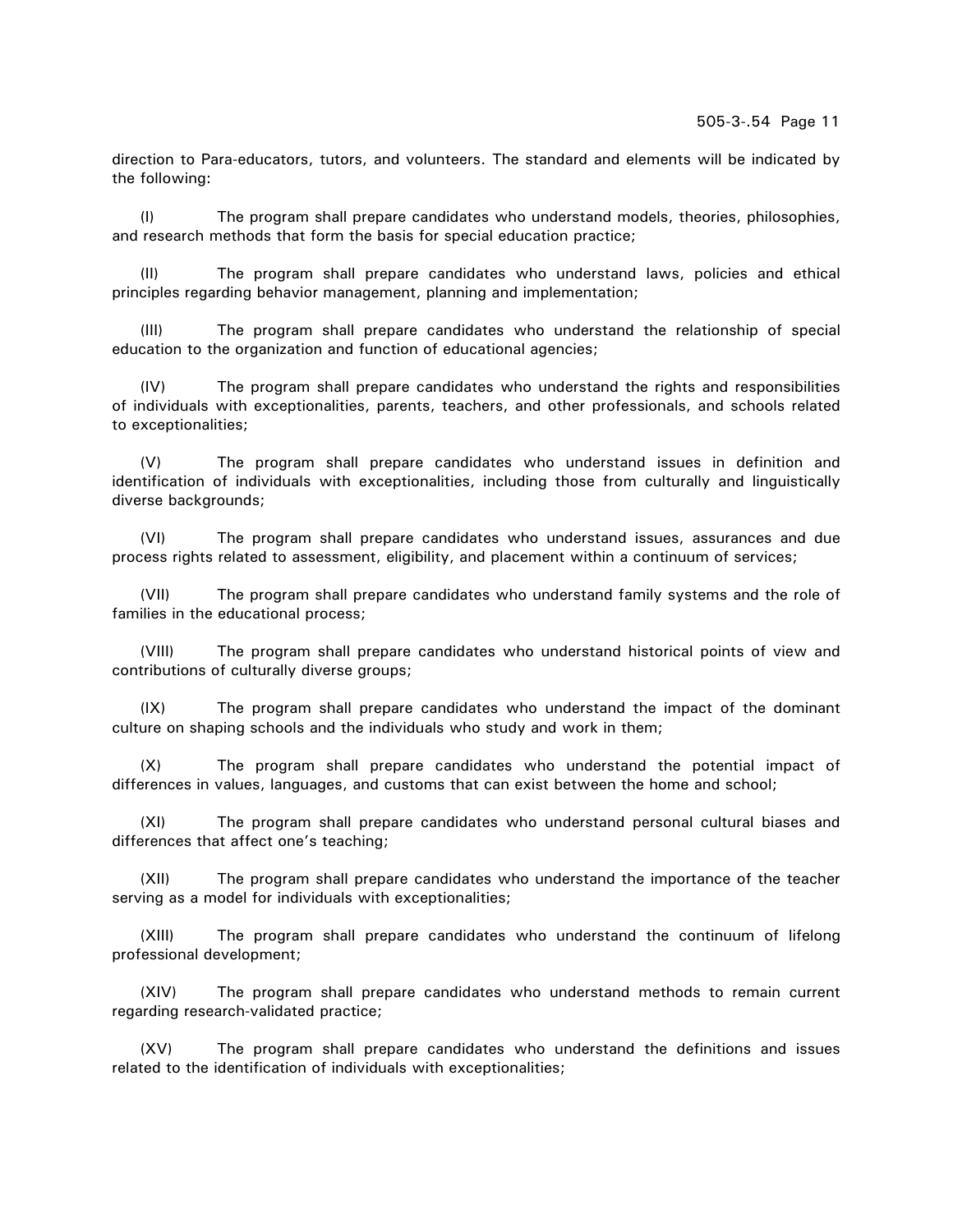(XVI) The program shall prepare candidates who understand historical foundations, classic studies, major contributors, major legislation, and current issues related to knowledge and practice;

(XVII) The program shall prepare candidates who understand the legal, judicial, and educational systems to assist individuals with exceptionalities;

(XVIII) The program shall prepare candidates who understand the continuum of placement and services available for individuals with exceptionalities;

(XIX) The program shall prepare candidates who understand laws and policies related to provision of specialized health care in educational settings;

(XX) The program shall prepare candidates who understand principles of normalization and concept of least restrictive environment;

(XXI) The program shall prepare candidates who understand the theory of reinforcement techniques in serving individuals with exceptionalities;

(XXII) The program shall prepare candidates who understand the models and theories of deviance and behavior programs;

(XXIII) The program shall prepare candidates who understand sources of unique services, networks, and organizations for individuals with exceptionalities;

(XXIV) The program shall prepare candidates who understand organizations and publications relevant to individuals with exceptionalities;

(XXV) The program shall prepare candidates who practice within the CEC Code of Ethics and other standards of the profession;

(XXVI) The program shall prepare candidates who uphold high standards of competence and integrity and exercise sound judgment in the practice of the profession;

(XXVII) The program shall prepare candidates who act ethically in advocating for appropriate services;

(XXVIII) The program shall conduct professional activities in compliance with applicable laws and policies;

(XXIX) The program shall prepare candidates who demonstrate commitment to developing the highest education and quality-of-life potential of individuals with exceptional learning needs;

(XXX) The program shall prepare candidates who demonstrate sensitivity for the culture, language, religion, gender, disability, socio-economic status, and sexual orientation of individuals;

(XXXI) The program shall prepare candidates who practice within their skill limit and obtain assistance as needed;

(XXXII) The program shall prepare candidates who use verbal, nonverbal, and written language effectively;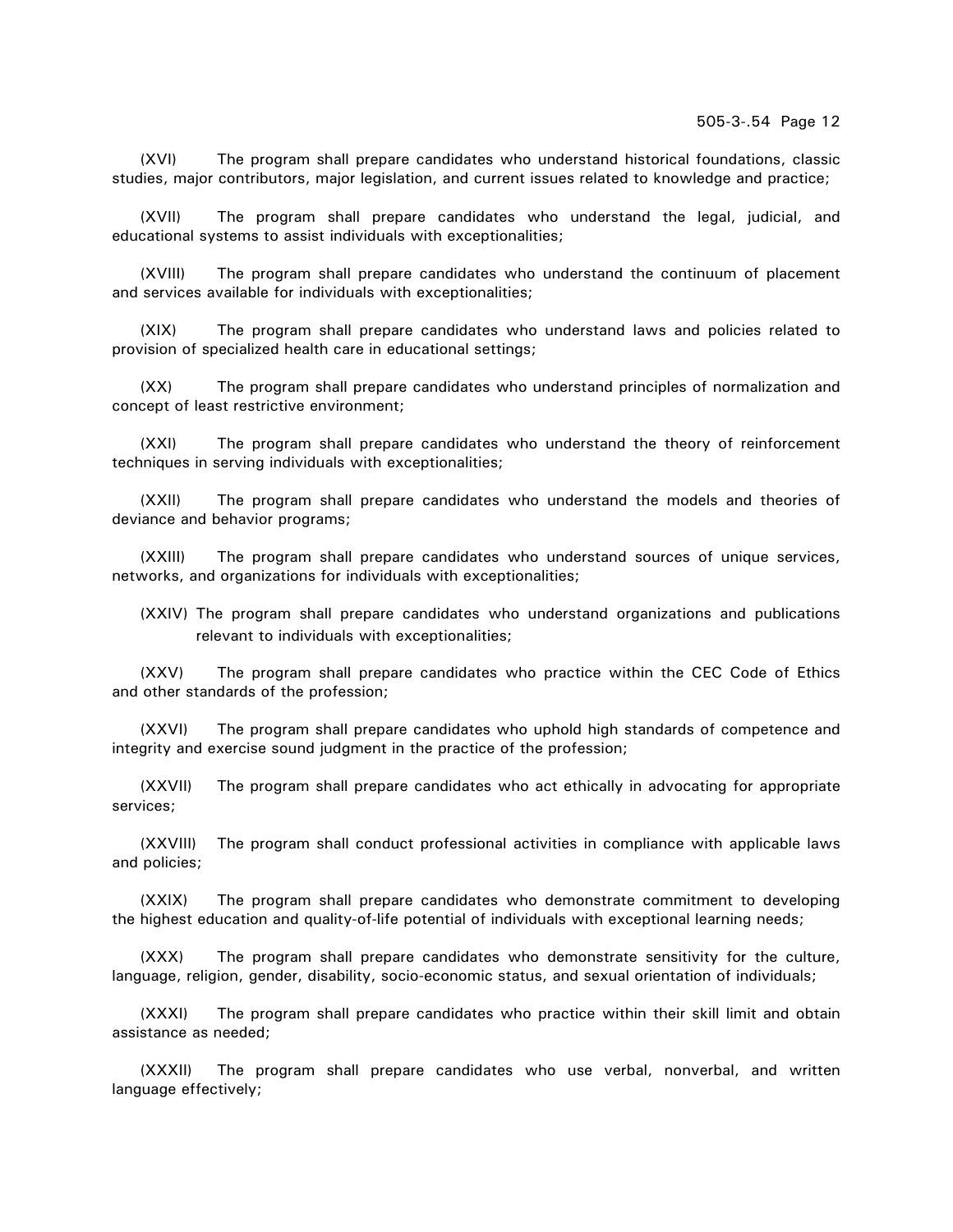(XXXIII) The program shall prepare candidates who conduct self-evaluation of instruction;

(XXXIV) The program shall prepare candidates who access information on exceptionalities;

(XXXV) The program shall prepare candidates who reflect on one's practice to improve instruction and guide professional growth;

(XXXVI) The program shall prepare candidates who engage in professional activities that benefit individuals with exceptionalities, their families, and one's colleagues;

(XXXVII) The program shall prepare candidates who demonstrate commitment to engage in evidence-based practices;

(XXXVIII) The program shall prepare candidates who articulate personal philosophies of special education;

(XXXIX) The program shall prepare candidates who participate in the activities of professional organizations relevant to individuals with exceptionalities;

(XL) The program shall prepare candidates who consider it their ethical responsibility to advocate for appropriate services for individuals with exceptionalities; and

(XLI) The program shall prepare candidates who seek information regarding protocols, procedural guidelines, and policies designed to assist individuals with exceptionalities as they participate in school and community-based activities.

#### (vii) Collaboration

Beginning special education professionals collaborate with families, other educators, related service providers, individuals with exceptionalities, and personnel from community agencies in culturally responsive ways to address the needs of individuals with exceptionalities across a range of learning experiences. They use the theory and elements of effective collaboration, serve as a collaborative resource to colleagues and use collaboration to promote the well-being of individuals with exceptionalities across a wide range of settings and collaborators. The standard and elements will be indicated by the following:

(I) The program shall prepare candidates who know models and strategies of consultation and collaboration;

(II) The program shall prepare candidates who know the roles of individuals with exceptional learning needs, families, and school and community personnel in the planning of an individualized program;

(III) The program shall prepare candidates who understand the concerns of families of individuals with exceptional learning needs and strategies to help address these concerns;

(IV) The program shall prepare candidates who know culturally responsive factors that promote effective communication and collaboration with individuals with exceptional learning needs, families, school personnel, and community members;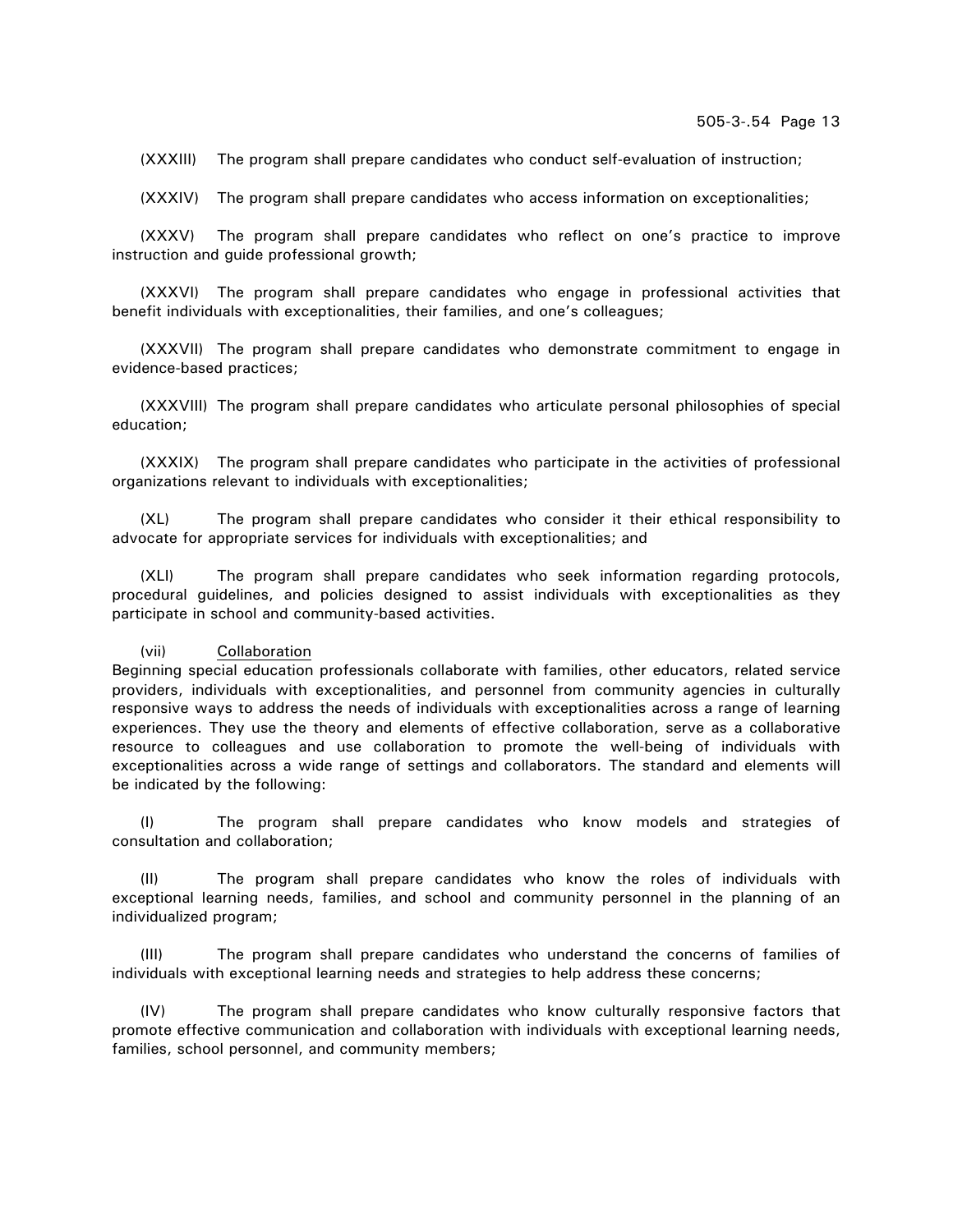(V) The program shall prepare candidates who provide parent education programs and behavior management guides that address severe behavior problems and facilitation of communication for individuals with exceptionalities;

(VI) The program shall prepare candidates who understand the collaborative and/or consultative role for the special education teacher in the reintegration of individuals with exceptionalities;

(VII) The program shall prepare candidates who understand the roles of professional groups and referral agencies in identifying, assessing, and providing services to individuals with exceptionalities;

(VIII) The program shall prepare candidates who maintain confidential communication about individuals with exceptional learning needs;

(IX) The program shall prepare candidates who collaborate with families and others in the assessment of individuals with exceptional learning needs;

(X) The program shall prepare candidates who foster respectful and beneficial relationships between families and professionals;

(XI) The program shall prepare candidates who assist individuals with exceptionalities and their families in becoming active participants in the educational team;

(XII) The program shall prepare candidates who plan and conduct collaborative conferences with individuals with exceptionalities and their families;

(XIII) The program shall prepare candidates who collaborate with school personnel and community members in integrating individuals with exceptional learning needs into various settings;

(XIV) The program shall prepare candidates who use group problem solving skills to develop, implement and evaluate collaborative activities;

(XV) The program shall prepare candidates who model techniques and coach others in the use of instructional methods and accommodations;

(XVI) The program shall prepare candidates who communicate with school personnel about the characteristics and needs of individuals with exceptional learning needs;

(XVII) The program shall prepare candidates who communicate effectively with families of individuals with exceptional learning needs from diverse backgrounds;

(XVIII) The program shall prepare candidates who observe, evaluate and provide feedback to Para-educators;

(XIX) The program shall prepare candidates who participate in the selection and implementation of augmentative or alternative communication systems;

(XX) The program shall prepare candidates who use local community and state and provincial resources to assist in programming with individuals with exceptionalities;